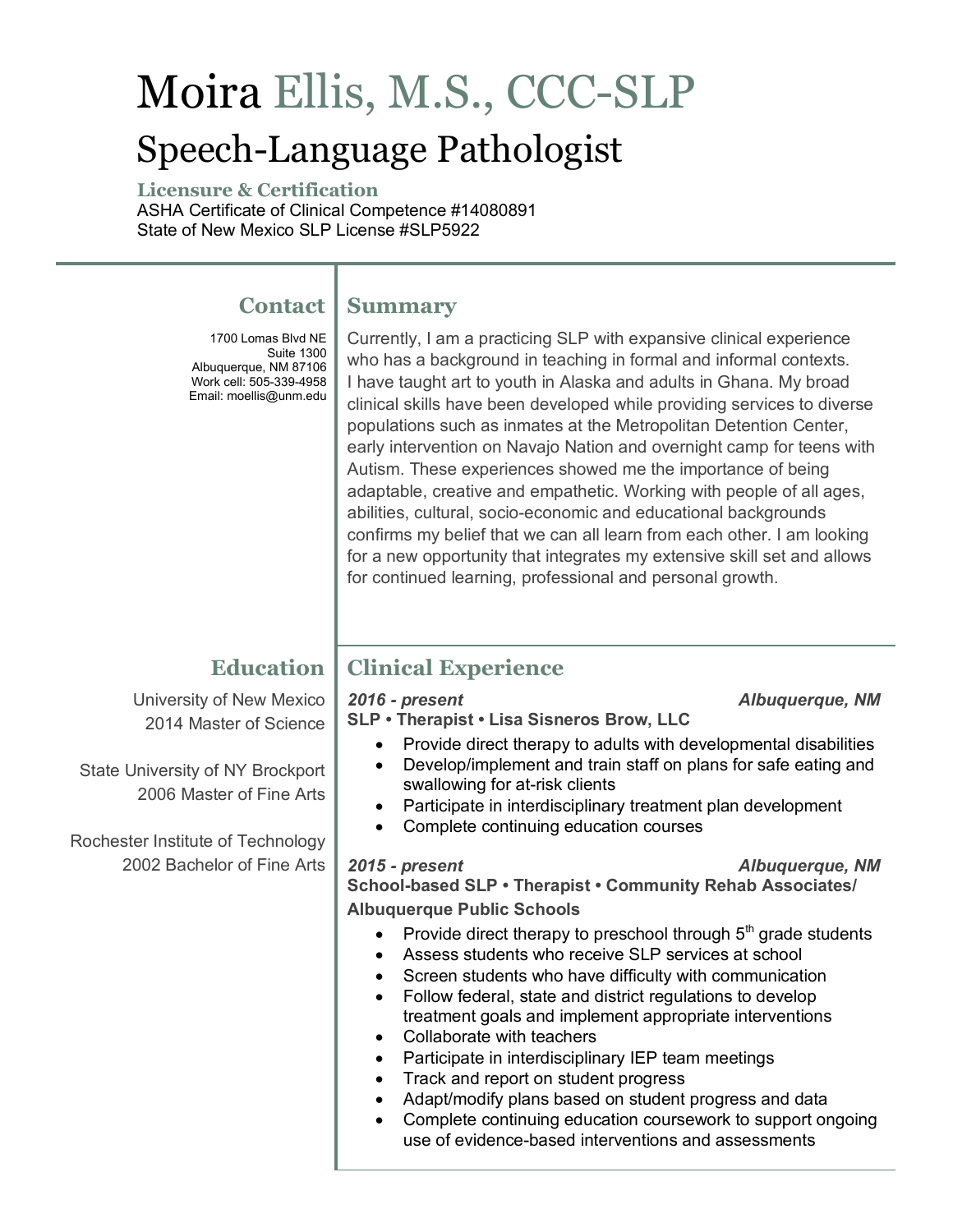# **Tech Skills**

 Marketing Web design Photography Final Cut Pro Graphic design Data presentation Adobe Creative Suite Microsoft Office Suite Database management Search Engine Optimization Interactive education platforms Still and moving picture editing Google G Suite for Education Copywriting and editing Progress reporting Report writing Data tracking Research

*Spring 2015 Albuquerque, NM*

**School-based SLP • CFY • Community Rehab Associates/ Albuquerque Public Schools Developmental Pre-K Program**

- Provided direct therapy services to preschool students with severe developmental disabilities and Autism Spectrum Disorder (ASD)
- Collaborated with occupational and physical therapists as part of the multi-disciplinary team addressing student needs in a naturalistic environment
- Tracked and reported on individual student progress
- Completed required documentation for state and district entities
- Developed unique, interactive and hands-on learning materials for students to support speech-language development

### *Fall 2014 Albuquerque, NM*

**Outpatient Rehab SLP • Intern • HealthSouth Rehab Hospital**

• Assessed and treated individuals with language, motor speech, voice, swallowing, and cognitive impairments following a neurological event or due to a neurogenic illness

# **Related Experience**

*2013 - 2014 Various Locations*

**Clinical Practicum • Graduate Student Clinician • under supervision of faculty of the University of New Mexico**

- *Growing in Beauty,* Navajo Nation*,* home-based early intervention services for Native American children
- *Camp Rising Sun,* recreational overnight camp for youth with Autism Spectrum Disorder, low-tech AAC
- *Comunidad Crecer,* Mexico City*,* assessment and treatment of individuals with severe/profound disabilities, professional collaboration/training, high- and low-tech AAC development
- *Metropolitan Detention Center's Gordon Bernell Charter School,* language-literacy intervention for inmates with IEPs
- *Aphasia Group,* one-on-one and social group-based therapy for client with primary progressive aphasia
- *Transgender Voice Modification,* group and one-on-one therapy using Vocal Function Exercises and Resonant Voice Therapy, nonverbal communication
- *Fluency Support Group,* large group therapy for adults who stutter focused on building confidence and community
- *Accent Modification/Articulation,* group and one-on-one instruction for PhD students from abroad learning General American English while teaching at UNM
- *Social Pragmatics Group,* therapy for youth with ASD focusing on social cues, nonverbal communication, topic maintenance, expected/unexpected behavior and self-advocacy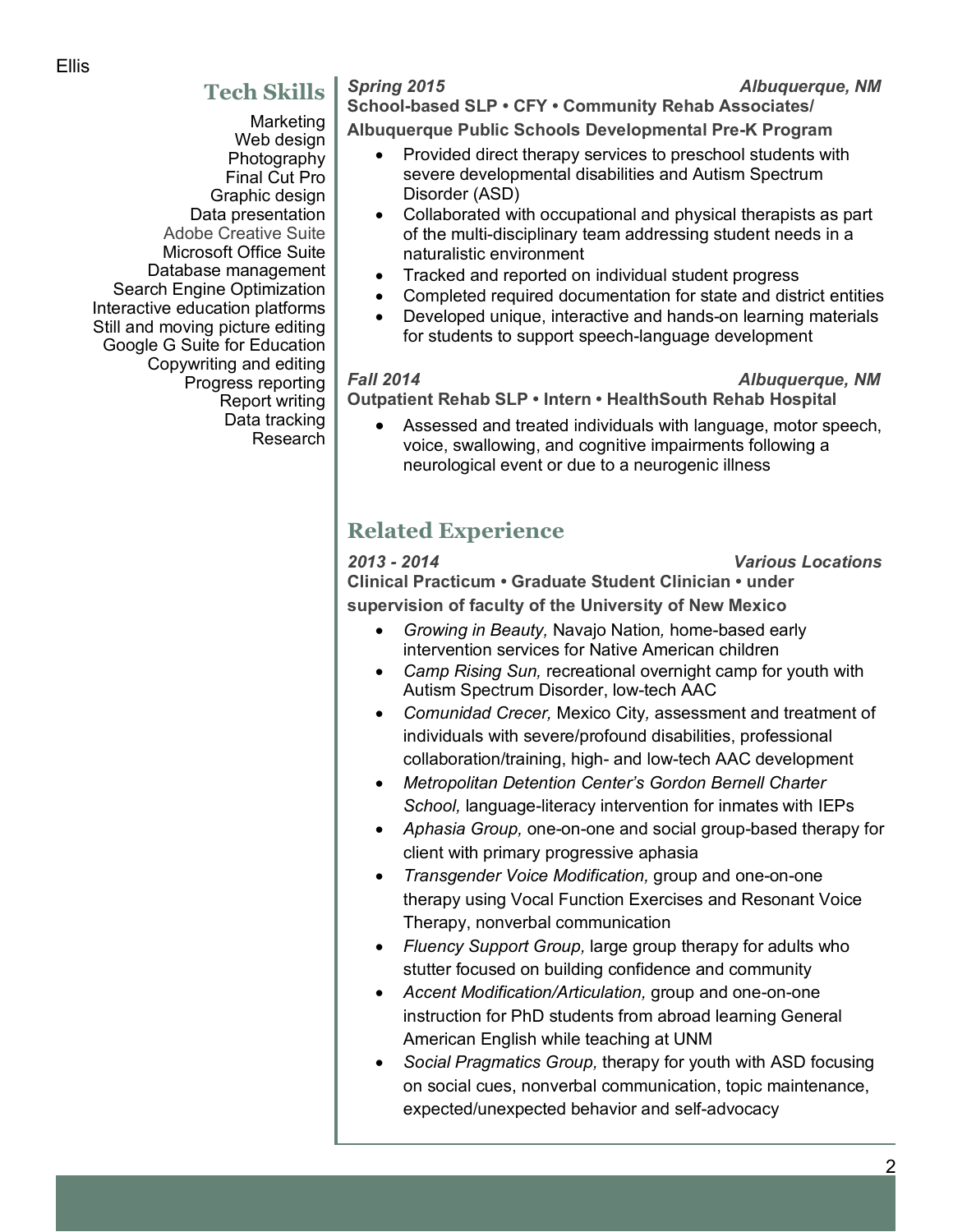# **Teaching Experience**

# *2010 Albuquerque, NM*

Adjunct Faculty • Digital Media Instructor • Art Center Design College

- Taught digital media courses to undergraduate students
- Followed curriculum provided by the College
- Supplemented curriculum with professional expertise
- Lead critiques and gave weekly written feedback to students

### *2008-2009 Fairbanks, AK*

Instructor • Program Developer/Teacher • Fairbanks Resource Agency

- Taught photography to adults with disabilities
- Organized/lead outings, exhibitions, and critiques
- Trained staff how to foster creativity and continued learning

Adjunct Faculty • Professor of Photography • University of New Mexico

- Taught photography and digital arts to undergraduate students
- Developed slideshows and seminars to foster discussion
- Engaged students in critical discourse related to media
- Created volunteer opportunities for students in the community

### *2007 Fairbanks, AK*

Instructor • Teacher/Curriculum Developer • Camp Habitat

- Developed activities/curriculum focused on art and ecology
- Worked with young children doing hands-on activities
- Fostered learning about local art and ecology

# **Volunteer Experience**

# *2019-2020 Albuquerque, NM*

- Volunteer Mentor Girls Who Code Technology Club
	- Presented material from nationally recognized curriculum
	- Facilitated confidence-building activities

# *2011 Santa Fe, NM*

Volunteer • Gardener/Member • Milagro Community Garden

• Participated in sustainability workshops

# *2009-2011 Albuquerque, NM*

Volunteer • Co-founder/Photographer • State Fair Portrait Project

- Organized student volunteers
- Applied for and received grants and exhibition opportunities

# *2009 Santa Fe/Albuquerque, NM*

Volunteer • Production/Research Asst • "Yellow Fever" Documentary

- Conducted research on the effects of uranium mining on indigenous populations in New Mexico
- Filmed public hearings and interviews

# *2006 Cape Coast, Ghana*

Volunteer • Instructor/Photographer/Designer • Women In Progress

- Taught art/design workshops to female business owners
- Designed annual report to highlight member success
- Consulted on product design and marketing

# *2007-2009 Albuquerque, NM*